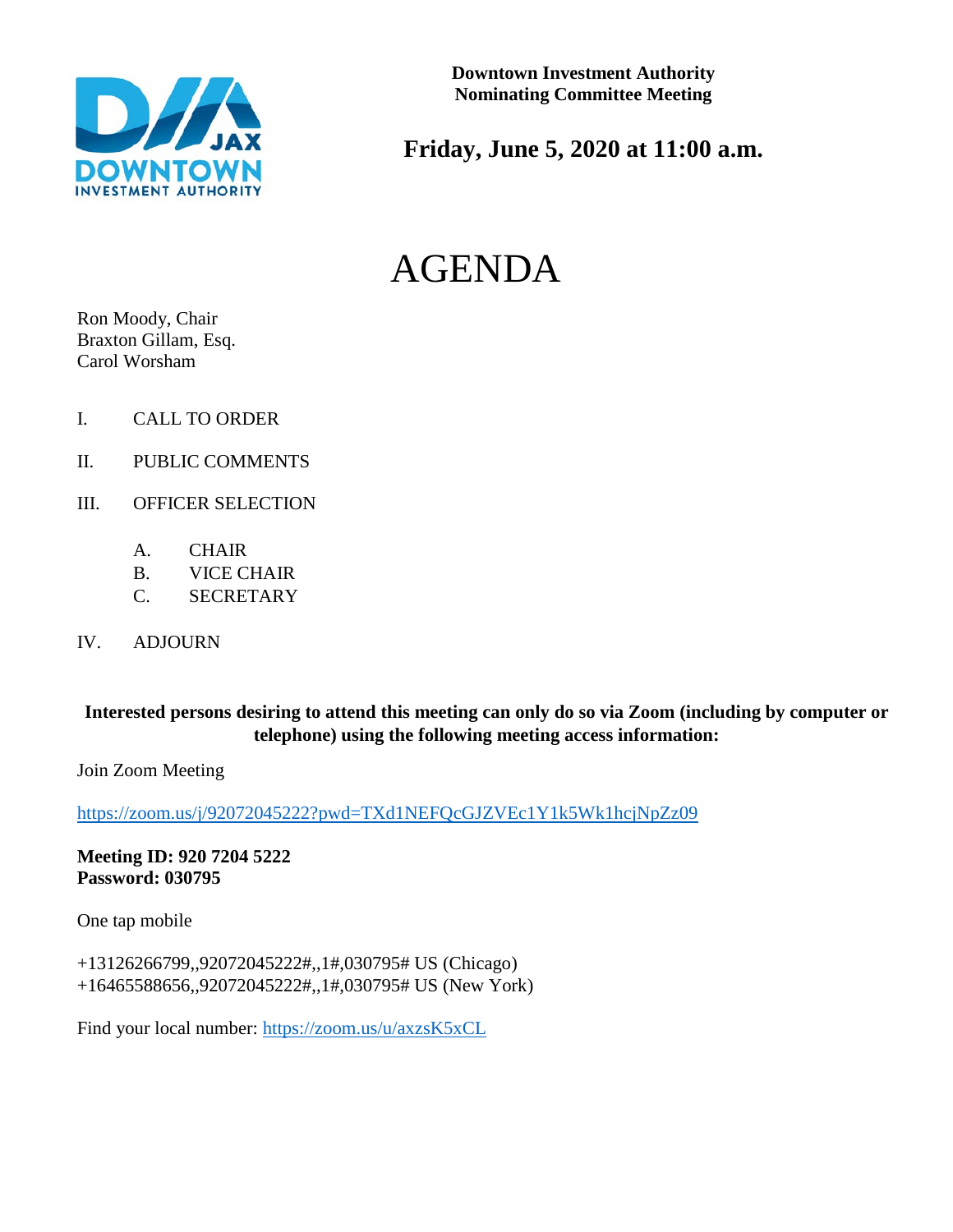

#### *Downtown Investment Authority Nominating Committee*

#### *MEETING MINUTES*

#### **Nominating Committee Members:**

Ron Moody, Chair Braxton Gillam, Esq Carol Worsham Craig Gibbs, Esq., Downtown Development Review Board Chairman

**Office of General Counsel:** John Sawyer, Esq.

**DIA Staff:** Lori Boyer, Chief Executive Officer; Ina Mezini, Marketing and Communications Specialist; Guy Parola, Operations Manager

#### **I. CALL TO ORDER**

The Nominating Committee June 5, 2020 meeting was called to order at 11:03 a.m. by Chairman Moody.

## **II. PUBLIC COMMENTS**

Having received confirmation from DIA staff that no public comments were received, and having confirmed that there were no persons wishing to speak, the public comments portion of the meeting was closed.

# **III. OFFICER SELECTION**

Following discussion on individual DIA Board Member's willingness to serve as FY 20- 21 officers, the following motion was made:

Motion by Craig Gibbs, esq. 2nd by Carol Worsham

> Chair: Ron Moody Vice Chair: Carol Worsham Secretary: Braxton Gillam, Esq.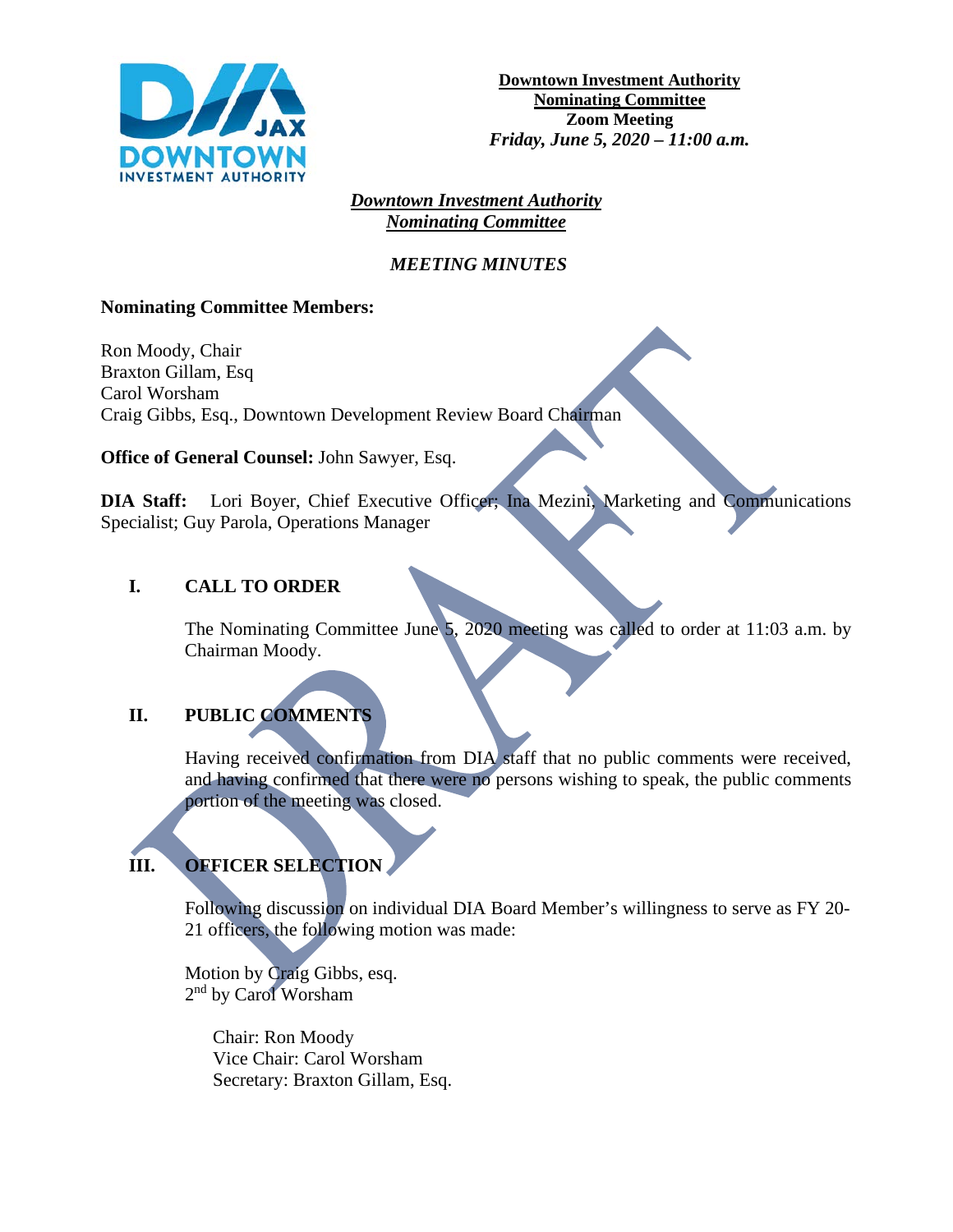Downtown Investment Authority Nominating Committee Meeting Minutes – Friday, June 5, 2020 at 11:03 a.m. Page 2 of 2

> Discussion: following a discussion by the Committee, the following substitute motion was made by Carol Worsham with a  $2^{nd}$  from Braxton Gillam, Esq.:

Chair: Braxton Gillam, Esq. Vice Chair: Carol Worsham Secretary: Bill Adams, Esq.

**Vote: Aye: 3 Nay: 1 Abstain: 0**

By this action, the motion made by Craig Gibbs fails and the substitute motion by Carol Worsham passes. This action constitutes a recommendation from the Nominating Committee to the DIA Board as follows:

For the 20-21 DIA Board Officers:

Chair: Braxton Gillam, Esq. Vice Chair: Carol Worsham Secretary: Bill Adams, Esq.

#### **IV. ADJOURNMENT**

Chairman Moody adjourned the meeting at 11:24 a.m.

*The written minutes for this meeting are only an overview of what was discussed. For verbatim comments of this meeting, a recording is available upon request. Please contact Karen Underwood-Eiland, at (904) 255-5302.*